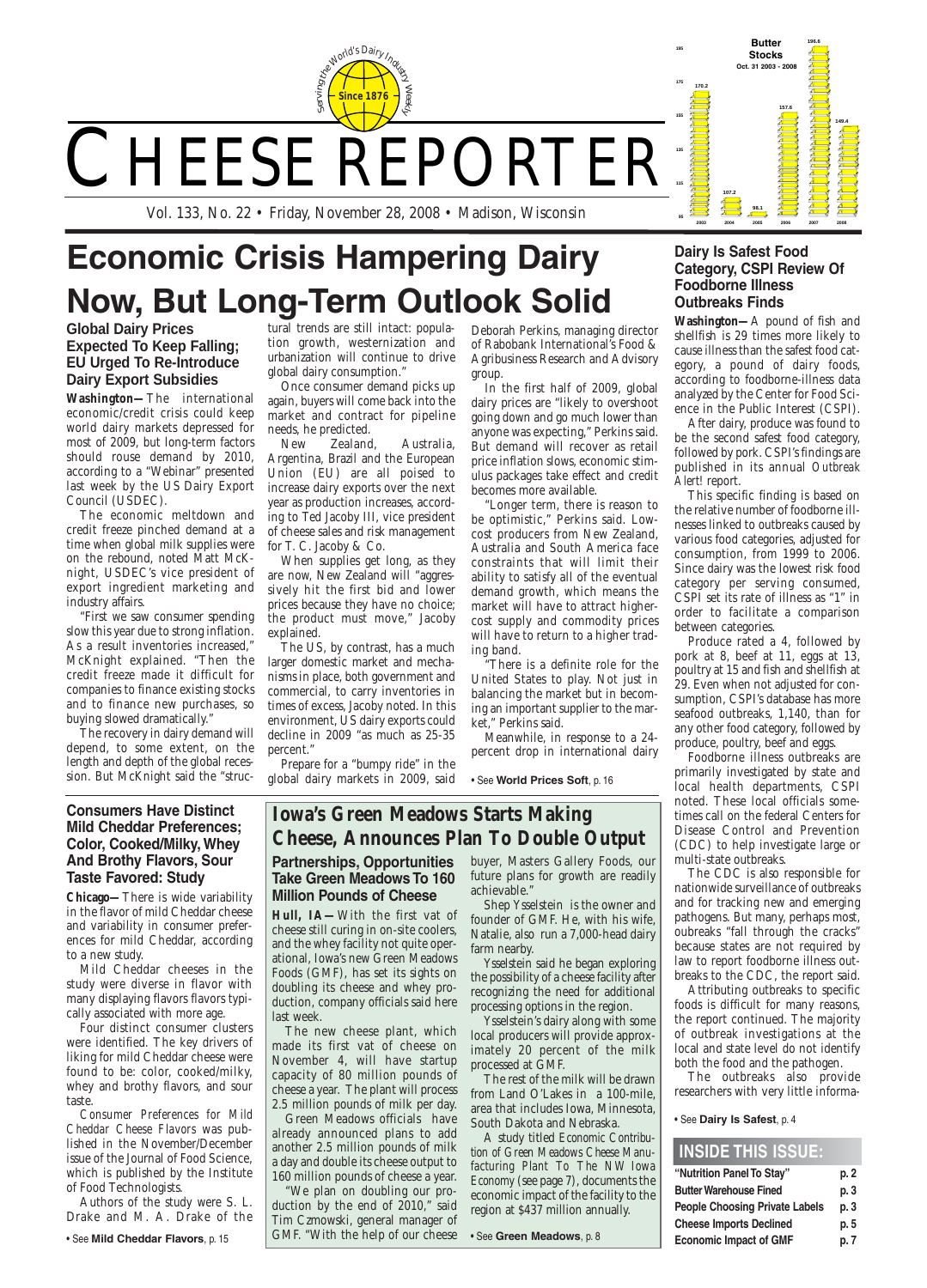#### **Green Meadow**

Continued from p. 1

The report also noted that the facility would need the milk of 80,000 cows to operate both phases of the cheese plant.

Ysselstein said he believed finding the milk wouldn't be a problem.

"The region, from Sioux Falls down to Sioux City, is on the radar of members of the dairy industry across the country because of its prime location for growth," Ysselstein said.

"We believe there is a tremendous room for growth here. And it's going to come.'

**... closures, growth of cheese sales, freight costs, feed availability and the need for domestic production... makes it sensible, even necessary, for Masters Gallery Foods' growth."** —Jeff Giffin, Masters Gallery Foods

He said the I-29 corridor is an excellent area and very conducive to grow milk production. The area's farmers have an abundant supply of "cost-friendly" animal feed.

#### **Building a Team**

The Ysselstein family has been in the dairy industry for many years. But by his own admission, Shep Ysselstein had no experience in the cheese industry at all.

"Shep has a talent for looking into

decisions we made to increase the plant's size," Czmowski said.

Czmowski said the original plan for the dairy operation was really about one-fifth of what it really ended up being.

"The master plan for the plant was there, but we filled in the details along the way as the project progressed," Czmowski said. "The plant got bigger as opportunities came."

#### **Bullish On Cheese**

GMF and Masters Gallery Foods have very optimistic viewpoints for the cheese industry.

"Dairy products deliver value to the consumer from a price, nutritional, taste and fun standpoint," Giffin said. "The avenues cheese enters the marketplace (foodservice, retail, snack, etc.), are diversified, and all growing. We see further growth for our industry and think the future is bright."

Green Meadows will produce 11 different varieties of cheese for its customer, Masters Gallery. Half of the production will be in American varieties, while the other half will be made into hard Italian varieties.

Giffin said the need for the cheese produced by GMF was created from "well-publicized closures of several American-style cheese plants" that had been supplying the company.

"We have worked very hard to have our domestic cheese suppliers understand that our intention is that this new cheese supply will not affect our current cheese suppliers," Giffin said.

" We are not 'robbing Peter to pay Paul.' Overall, closures, growth of

cheese sales, freight costs, feed availability and the need for domestic production for imported cheeses, makes it sensible, even necessary, for Masters Gallery Foods' growth as well as industry growth in general," Giffin said.

#### **Plant Built For Flexibility**

"We've built this cheese plant for quality and flexibility of the variety," Czmowski said. "We don't need to focus on one thing. If the demand is high on one cheese, we can go down that path."

Larson says that flexibility and the way the plant was designed to create efficiencies will be the true test for success.

"A cheese plant that is properly set up to the kind of efficiencies that we're going to have, with the right product mix will be successful," Larson said. "We'll be as efficient as any plant in the country. And we'll have a product mix that affords us some extra premiums both on the cheese side and on the whey side."

Green Meadows hasn't committed to any style or variety for phase 2 of the cheese operation. Masters Gallery is committed to buying all of the phase 1 production.

"We look forward to growing our relationship with Masters Gallery on phase 2 production," Czmowski said.

**"We'll be as efficient as any plant in the country. And we'll have a product mix that affords us some extra premiums both on the cheese side and on the whey side."** —Daryl Larson

"The interior of phase 2 cheese plant is wide open," Czmowski said. "Obviously we're focused on getting phase 1 running. We are about 75 percent of the way on phase 2 for whey plant design and capacity. But for right now, with phase 2, we'll let demand and our partners dictate where we'll go."

Czmowski believes Green Meadows will displace some of the imported cheese from other countries with the company's production. "Half of our cheese production is actually displacing imports from other countries," he said. Giffin agrees. "The domestic industry was not able to supply some of the cheese types we will be making at Green Meadows Foods," Giffin said. "We saw an opportunity to produce imported-type varieties domestically." Giffin says Masters Gallery is cognizant of freight costs, which, they

• See **Green Meadows**, p. 9



**Phase 2:** 160 million pounds of cheese 94 million pounds of whey

#### **Milk Processed Per Day: Phase 1** 2.5 million pounds

**Phase 2:** 5 million pounds

**Cheese Produced:**

Aged and Mild Cheddar, Monterey

Jack, Colby, Colby Jack, Pepper Jack, Reduced Fat; Parmesan, Romano and Asiago

**Equipment:** 8 60,000 pound Tetra Pak CPS cheese vats; Millerbernd Process Design 640 cheese conveying line; Relco drying equipment; CFR filtration equipment

**Size:** Nearly 200,000 square feet.

#### **Employees:**

**Phase 1** 85 **Phase 2:** 130

**Economic Impact To Region: Phase 1** \$437 million annually **Phase 2:** \$848 million annually

the future," Czmowski said. "He has an incredible ability to look past an obstacle,"

Czmowski said Ysselstein took a weakness and made it a strength.

"He stepped in and found out who and what the industry is. He compiled a staff and built a team of people that the industry recognized."

That staff included Czmowski, who has over 25 years in the dairy industry working in such organizations as Land O'Lakes, Valley Queen, and Tetra Pak CPS.

"Not only does Tim have the experience, capabilities and management skills we were looking for," Ysselstein said, "but people just like him and want to work with him."

One of those people was Daryl Larson, who is the company's director of operations. A veteran of the industry with 33-plus years of experience at DFA, Leprino, and for 24 years at Land O' Lakes, Larson and Czmowski first worked together over 20 years ago at the LOL plant in Pine Island, MN.

In addition, the company hired Shaun Hooth, formerly of Valley Queen, to be the company's cheese plant manger; and Vern Landeen, most recently with Protient, as whey plant manager.

What started as a weakness ended with a combined total of over 200 years of experience in 12 positions at Green Meadows Foods.

#### **LOL, Masters Gallery Partnerships**

Another area of familiarity with the new management team that helped the company was in its cheese sales and milk supply.

Past working relationships with Czmowski and Larson were enough for Ray Cherry of Land O'Lakes to sign a long-term agreement to provide Green Meadows with milk.

"We have a longstanding relationship with many members of Green Meadows management team and a high level of trust and understanding," Cherry said. "That's one of the reasons we started talking about doing business together."

And before even a pound of cheese was made, GMF had sold all of its cheese production to Masters Gallery Foods in Plymouth, WI.

Jeff Giffin, president of Masters Gallery Foods, said that anytime you enter a business venture, especially one so large in scale, you're sure to have doubts. However, it didn't take too long for him to realize Ysselstein's intentions paralleled Masters Gallery's business plan. "Shep's vision of the future dovetailed with our vision," Giffin said. "Over the months we developed the plan, our confidence in him grew. Shep and Masters Gallery Foods were in unison." With agreements for milk and the purchase of the cheese in place, GMF could relax and focus on the engineering and construction of the cheese plant. "Those being in place allowed us to take the plunge and make the



Cutting the Ribbon: (From Left to Right) Tim Czmowski, Shep Ysselstein, Natalie Ysselstein and Daryl Larson cut the ribbon during grand opening ceremonies before a large contingent of media, as well as perhaps the entire city of Hull, IA